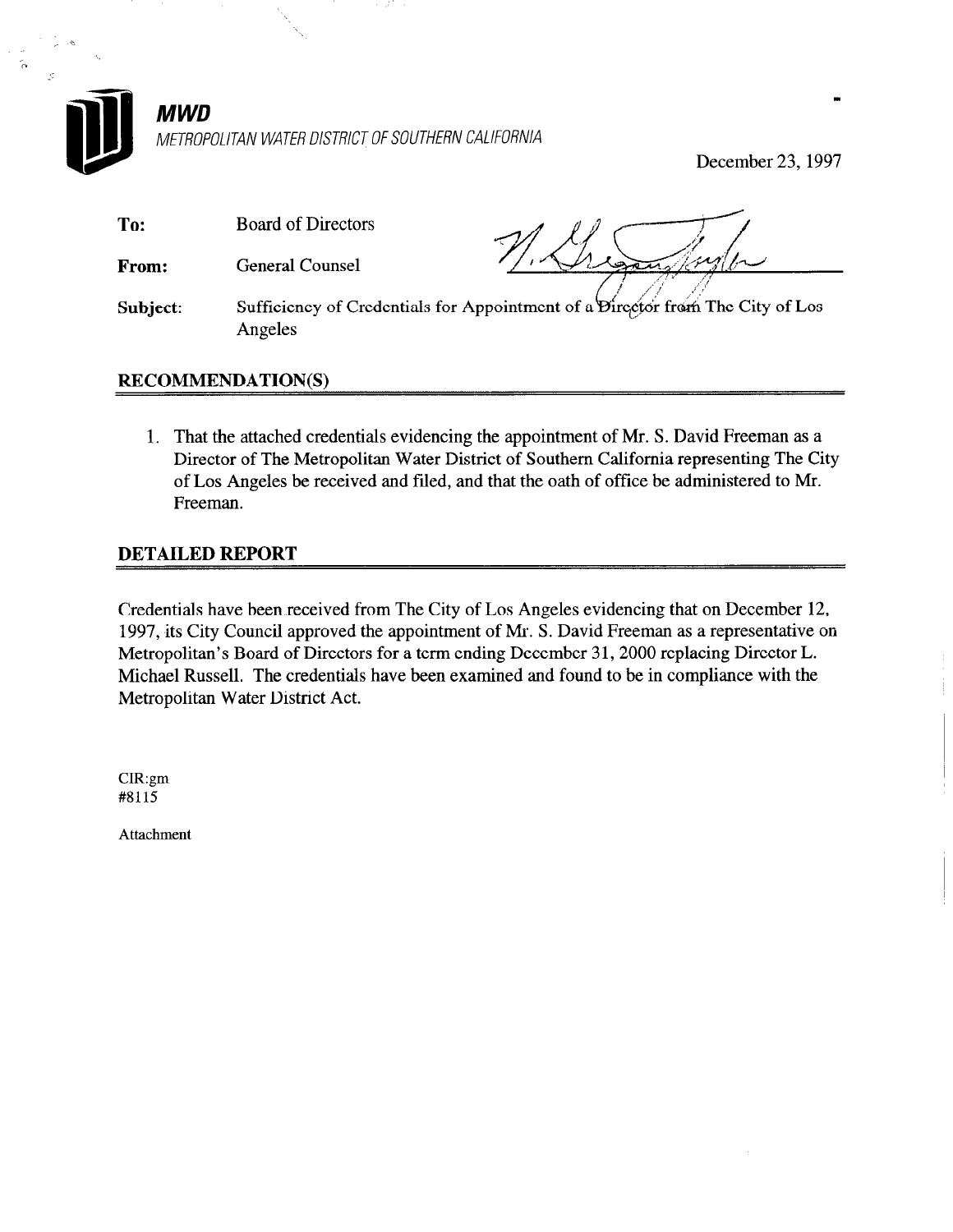

#### MWD METROPOLITAN WATER DISTRICT OF SOUTHERN CALIFORNIA

Office of Board of Directors and the Control of December 22, 1997

To: General Counsel

From: Acting Executive Secretary

Subject: Appointment of Director from City of Los Angeles

Attached are the credentials from the City of Los Angeles showing the appointment of Mr. S. David Freeman as one of its representatives on Metropolitan's Board for a term ending December 31, 2000, replacing L. Michael Russell.

If the credentials are legally sufficient, Mr. Freeman will be sworn in at our January 13, 1998, Board Meeting.

Eva Chin

Dawn Chin

Attachments

cc w/out attach.

- J. R. Wodraska
- T. H. Quinn
- E. G. Means
- J. Maloy
- R. J. Gomperz
- C. M. Miller

350 South Grand Avenue, Los Angeles, California 90071 · Mailing address: Box 54153, Los Angeles, California 90054-0153 · Telephone (213) 217-6000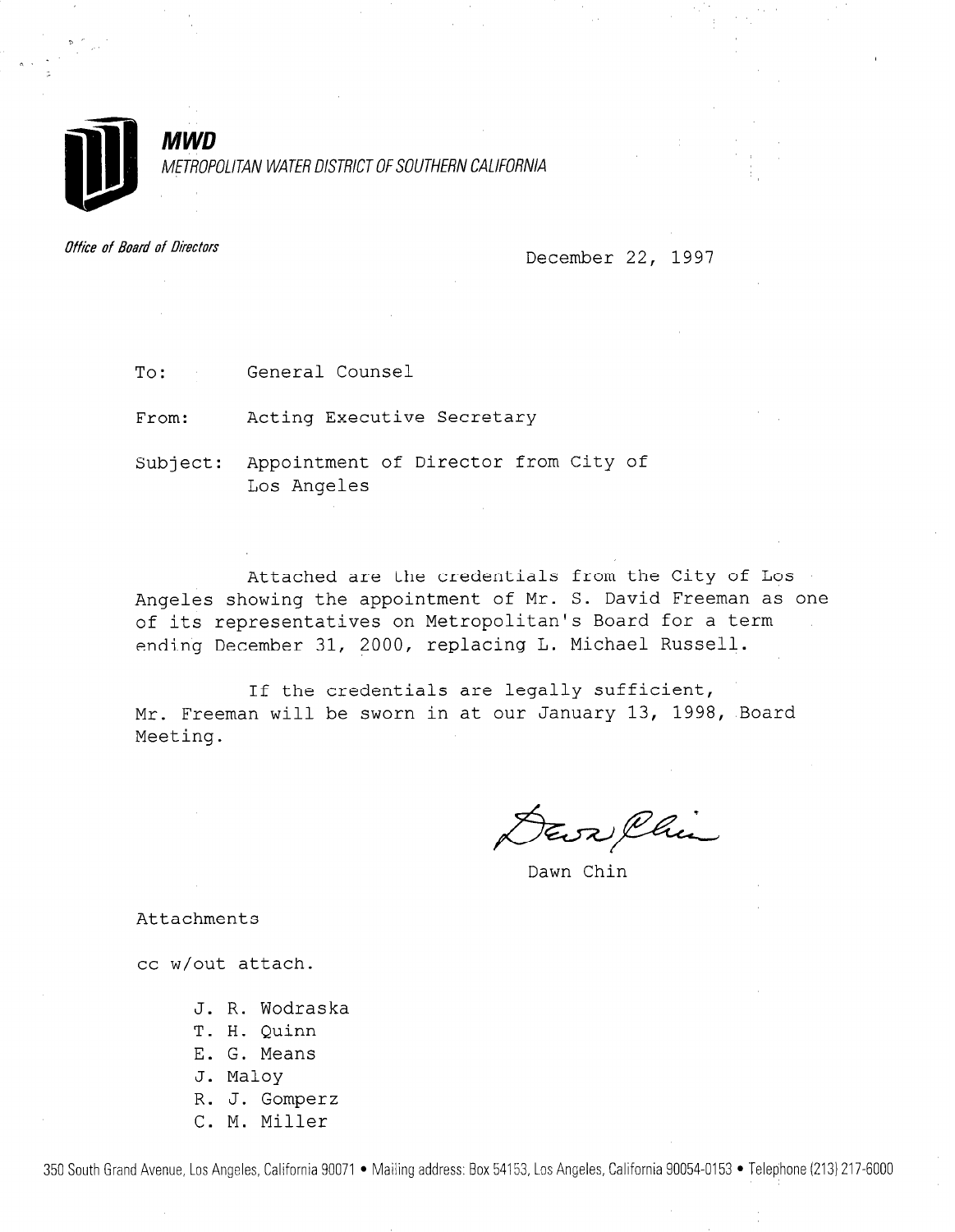

LOS ANGELES, CALIFORNIA 90012 **OFFICE OF THE MAYOR** (2 13) 847.2489

CITY HALL **CITY HALL CITY HALL CITY HALL** 

October 30 , 1997

## Council of the City of Los Angeles

Honorable Members:

Subject to your confirmation, I have today appointed Mr. S. David Freeman to the .Board of Directors of the Metropolitan Water District for the term ending December 31, 2000 to fill the vacancy created by the expiration of L. Michael Russell's term.

I certify that in my opinion,  $\mathbf{r}$  is especially qualified by reason of the specially  $\mathbf{r}$ training and the my opinion, the recently is especially quantica by reason of training and experience for the work which shall devolve upon him, and that I make the appointment solely in the interest of the City.

Sincerely,

Richard J. Riordan

Attachment

Residence: 123 Ocean Way<br>Santa Monica, CA 90402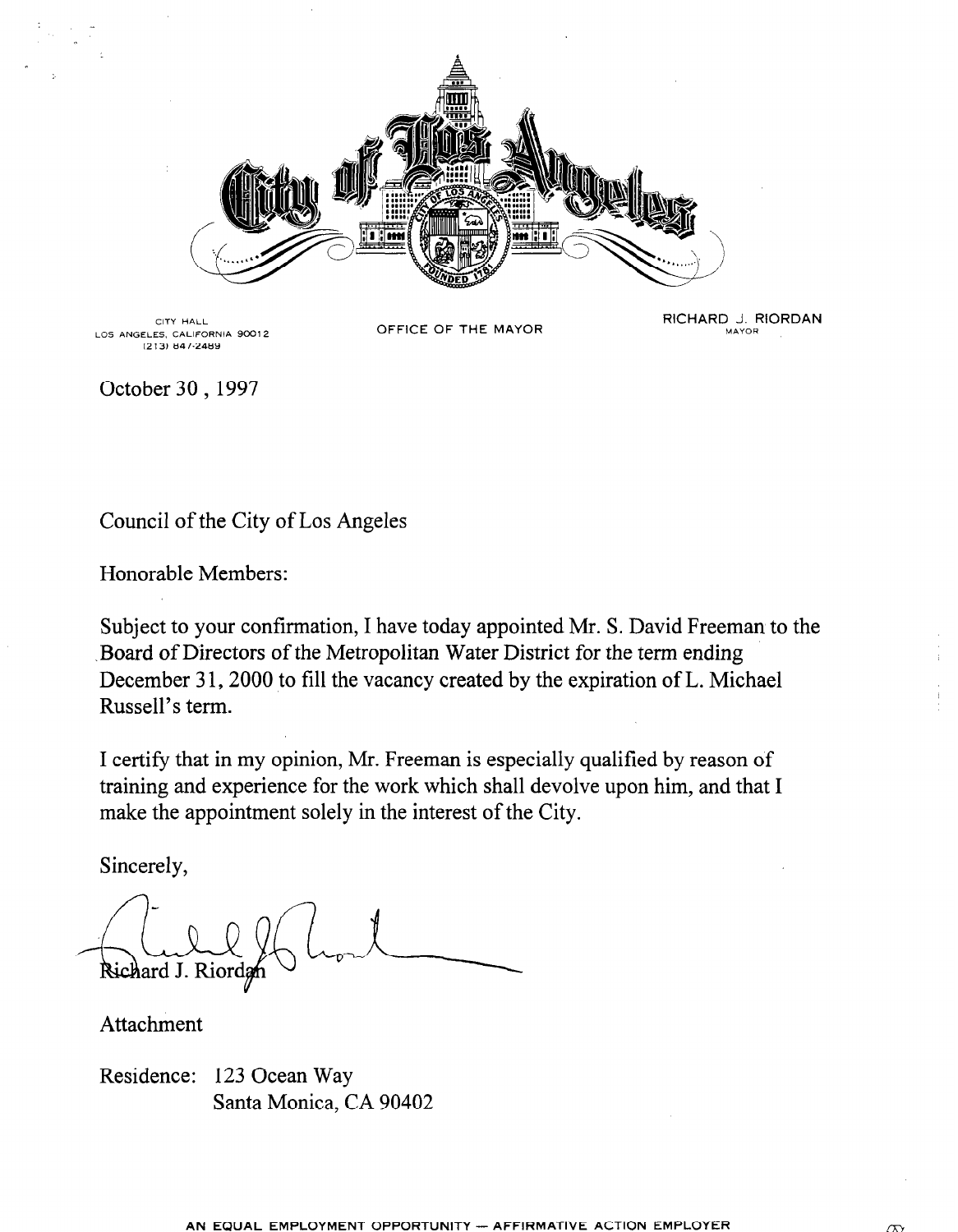J: MICHAEL CAREY City Clerk

When making inquiries relative to this matter refer to File No.

December 16, 1997

97-1847

CITY OF LOS ANGELES<br>CALIFORNIA CITY CLE



CITY CLERK Council and Public Services Room 395, City Hall Los Angeles, CA 90012 Council File Information - (213) 495-5703 General Information - (213) 485-5706

> Pat Healy Chief Legislative Assistant

RICHARD J. RIORDAN MAYOR

> S. David Freeman 123 Ocean Way Santa Monica; CA 90402

Board of Directors Metropolitan Water District Attn: Karen E. Dorff 350 S. Grand Avenue Los Angeles, CA 90071

Honorable Richard Riordan, Mayor City Attorney City Administrative Officer City Employees' Retirement System City Clerk, cc: Helen Ginsburg

Controller, Room 220, Accounting Division, F&A Disbursement Division Personnel Department

RE: MAYOR'S APPOINTMENT OF MR. S. DAVID FREEMAN TO THE BOARD OF DIRECTORS OF WHICK S AFFOINTMENT OF THE STIGHT FREEDED TO STRING DECEMBER 31, 2000

At the meeting of the Council held December 12, 1997, the following action was taken:

| Motion adopted to approve committee report recommendation $X$ |                                |
|---------------------------------------------------------------|--------------------------------|
| $\mathbf{n}$<br>п.<br>11.                                     |                                |
|                                                               |                                |
|                                                               |                                |
|                                                               |                                |
|                                                               |                                |
|                                                               |                                |
|                                                               |                                |
|                                                               |                                |
|                                                               |                                |
|                                                               | and the control of the company |
|                                                               |                                |

i militar de Cares

 $\overline{C}$  $-1$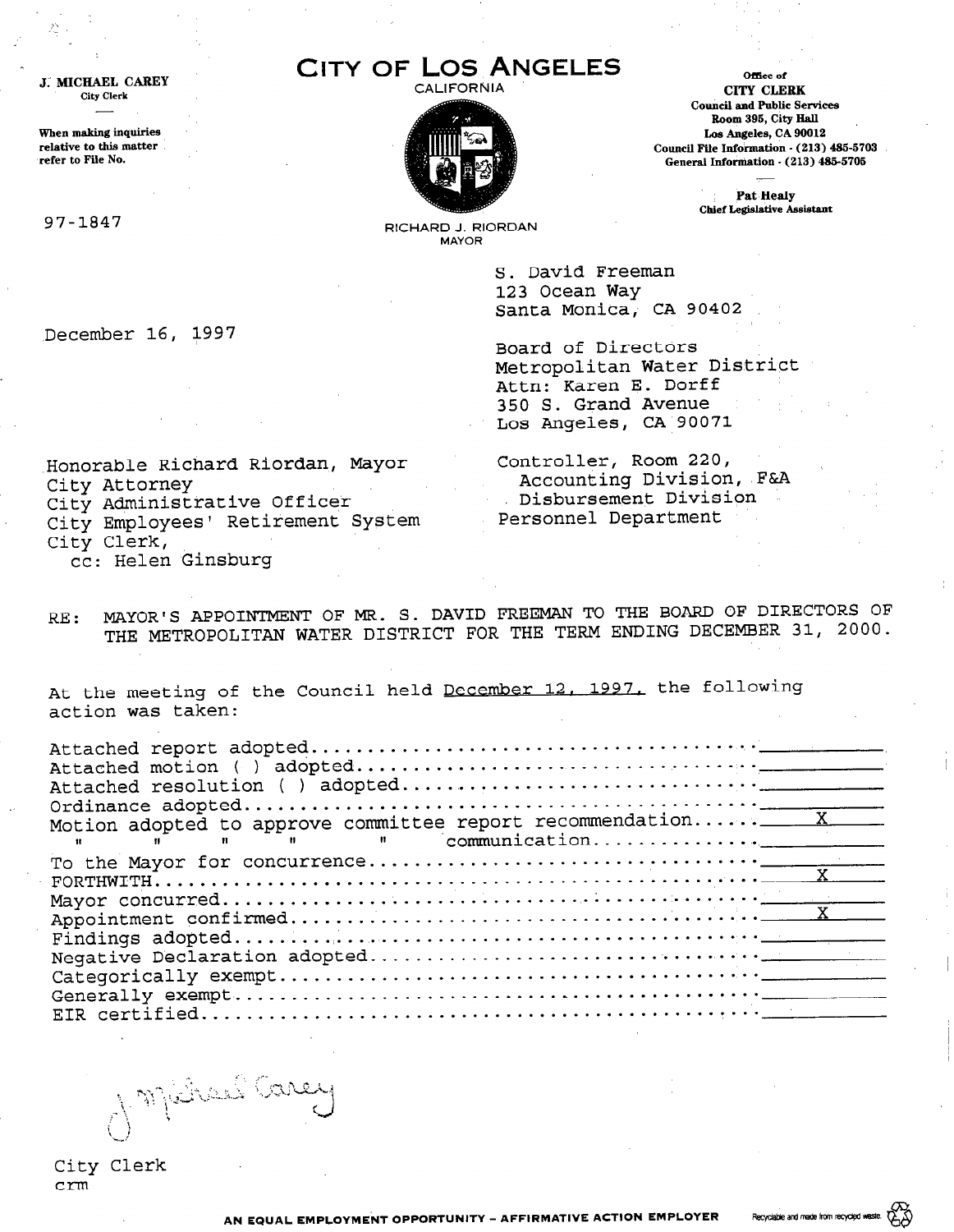#### File No. 97-1847

TO THE COUNCIL OF THE CITY OF LOS ANGELES

Your COMMERCE, ENERGY AND NATURAL RESOURCES COMMITTEE

reports as follows:

**No** Yes Public Comments XX

COMMERCE, ENERGY AND NATURAL RESOURCES COMMITTEE REPORT relative to the Mayor's appointment of Mr. S. David Freeman to the Board of Directors of the Metropolitan Water District for the term ending December 31, 2000.

Recommendation for Council action:

RESOLVE that the Mayor's appointment of Mr. S. David Freeman to the Board of Directors of the Metropolitan Water District for the term ending December 31, 2000, to fill the vacancy created by the expiration of L. Michael Russell's term, is APPROVED and CONFIRMED. (Current Commission gender composition: F=2, M=4; 2 vacancies)

Fiscal impact statement: Not applicable.

#### **SUMMARY**

On December 12, 1997, the Commerce, Energy and Natural Resources Committee recommended approval of the Mayor's appointment of Mr. S. David Freeman to'the Board of Directors of the Metropolitan Water District for the term ending December 31, 2000, to fill the vacancy created by the expiration of L. Michael Russell's term. (Current Commission gender composition: F=2, M=4; 2 vacancies)

Respectfully submitted,



MOTION ADOPTED TO APPROVE COMMITTEE REPORT RECOMMENDATION DEC 1 2 1997

> Los Angeles City Council EDRTHMITH

MK 12112197

report\#971847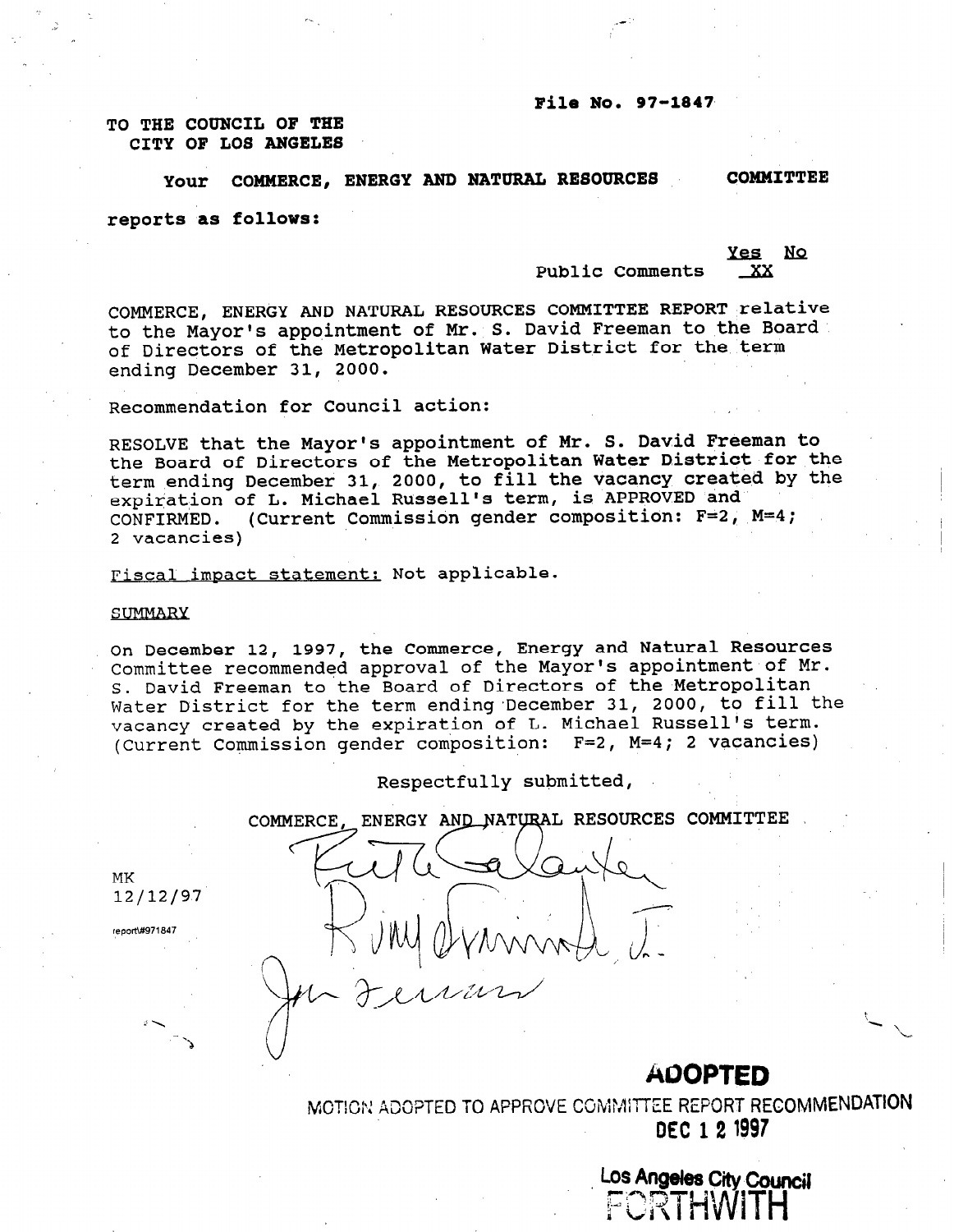# ns Angeles City Council

# DEC 12 1997

 $\mathcal{P}(\mathcal{C})$  . kromatica na **TTS 的内容** 

سیاد کے حیات کے سیاحت کر میاں کیا گیا جاتا ہے۔ **\*\*\*\*\*\*\*\*\*\*\*\*\*\*\*\*\*\*\*\*\*\*** AG END. 10. 2-5 13 NO.  $\mathbb{C}^{\mathbb{C}}$ ABS: 2 12/12/97 - 25 ATORRE...... YES CHICK.........YES FEUER........YES GALANTER......YES GOLDBERG.....YES HERNANDEZ.....YES HOLDEN........YES MISCIKOWSKI... YES RIDLEY-THOMABYES SVORINICH....YES WACHS. ....... YES WALTERS. ..... YES FERRARC.......YES ALAROON.......ABB BERNSON.......ABS بقديك بكوانيها كالركاء بكو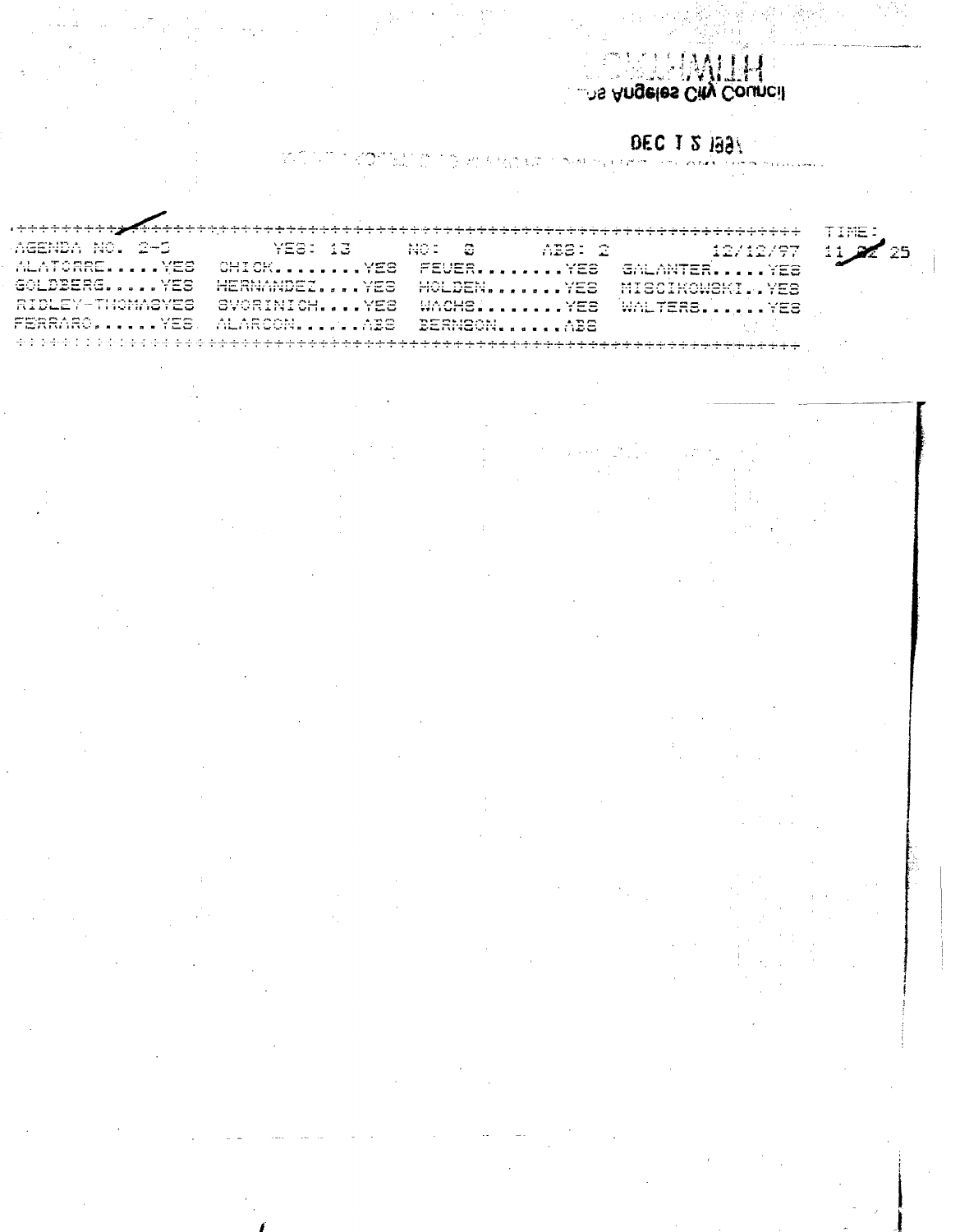**J. MICHAEL CAREY** City Clerk

,,

When making inquiries relative to this matter refer to File No.

# CITY OF LOS ANGELES **Office of**



RICHARD J. RIORDAN MAYOR

CALIFORNIA CITY CLERK Council and Public Services Room 395, City Hall Los Angeles, CA 90012 Council File Information - (213) 485-5703 General Information - (213) 485-5705

> Pat Healy Chief Legislative Assistant

#### CERTIFICATE OF APPOINTMENT

I, J. Michael Carey, City Clerk of the City of Los Angeles, hereby certify that Mr. S. David Freeman, was duly appointed by Richard Riordan, Mayor of the City of Los Angeles and duly approved and confirmed by the Los Angeles City Council, as a member of the Board of Directors of the Metropolitan Water District.

Certified on December 12, 1997 City Clerk of the City of Los Angeles

Bv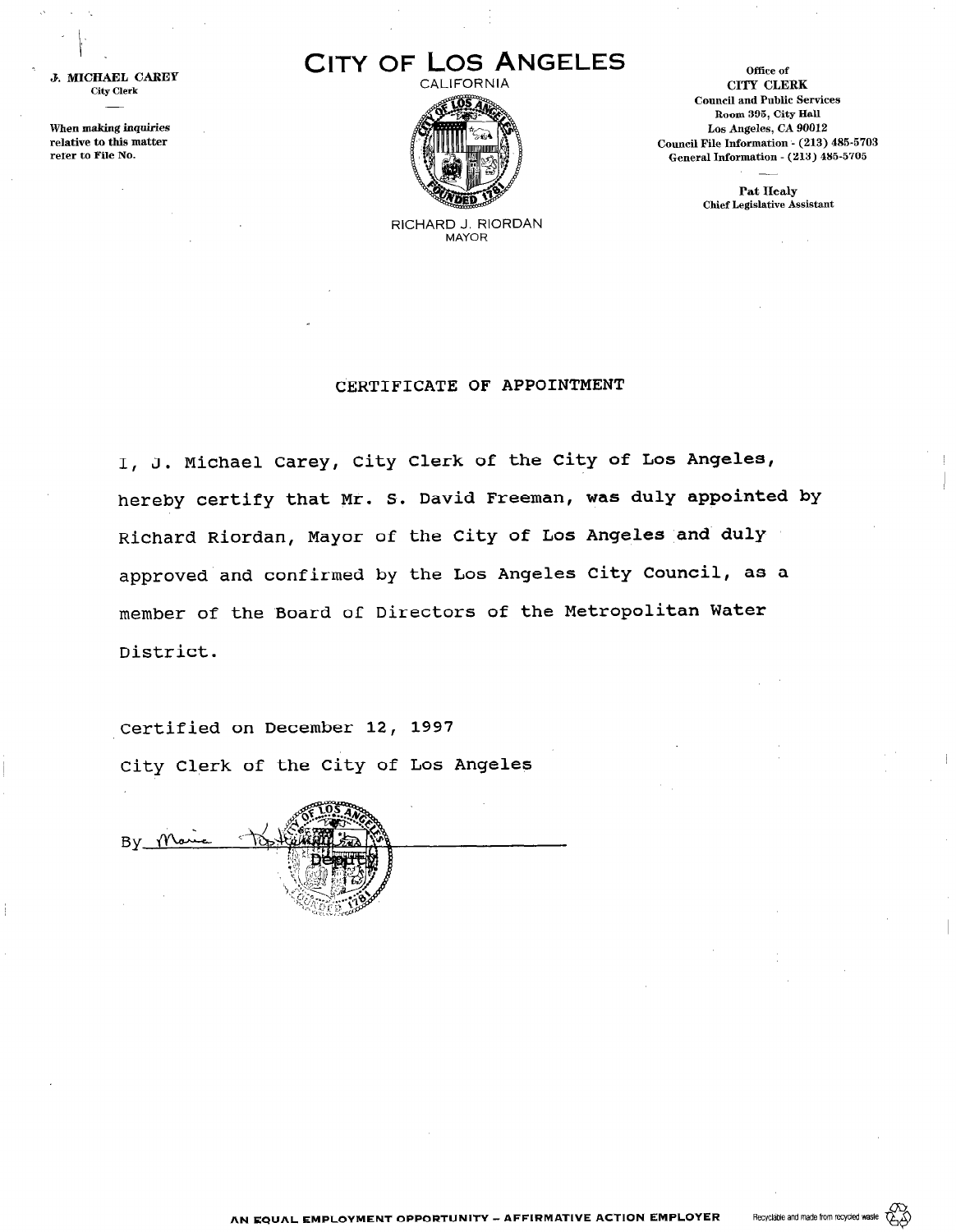

 $\mathbf{r}$ 

### **S. DAVID FREEMAN**

# EDUCATIONAL BACKGROUND (to be verified)

University of Tennessee: L.L.B. - 1956

Georgia Institute of Technology, Atlanta, Georgia: B.S. (Engineering) - 1948

#### **CAREER EXPERIENCE**

| 1996 w  | <b>ISO/PX</b>             |
|---------|---------------------------|
| Present | San Francisco, California |

#### **CHIEF TRUSTEE**

1994 to NEW YORK POWER AUTHORITY 1995 New York, New York

#### **PRESIDENT**

1990 to SACRAMENTO MUNICIPAL UTILITY DISTRICT 1994 Sacramento, California

#### **GENERAL MANAGER**

1985 to LOWER COLORADO RIVER AUTHORITY 1990 Austin, Texas

#### **GENERAL MANAGER**

1984 to GORDON. THOMAS & HONEYWELL 1985 Seattle, Washington

#### **CONSULTANT**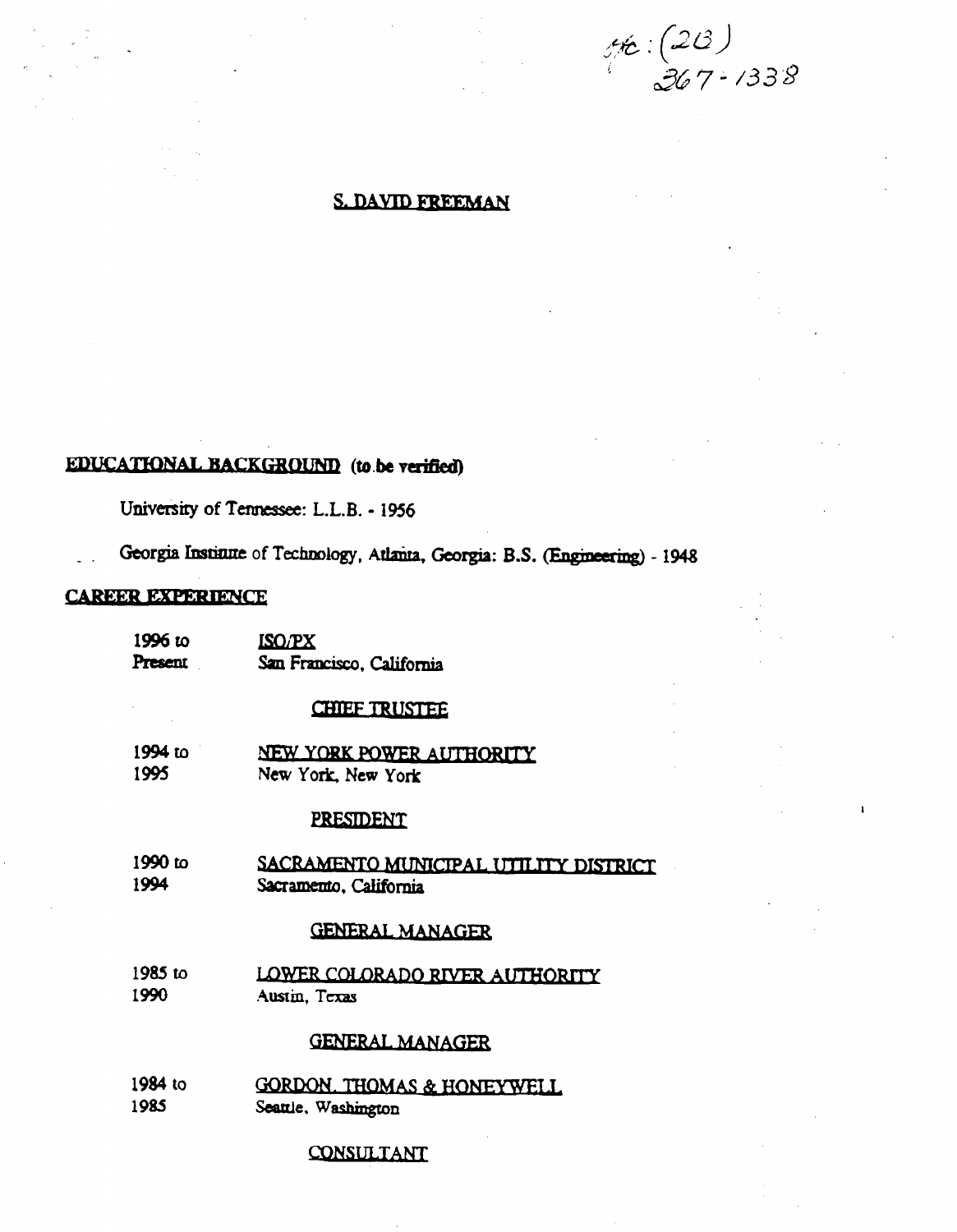# S. DAVID FREEMAN-2

### **CAREER EXPERIENCE - continued**

| $1977$ to<br>1984 |                 | TENNESSEE VALLEY AUTHORITY<br>Knoxville, Tennessee              |
|-------------------|-----------------|-----------------------------------------------------------------|
|                   | 1980 to<br>1984 | CHIEF EXECUTIVE OFFICER: MEMBER OF BOARD OF<br><b>DIRECTORS</b> |
|                   | 1978 to<br>1980 | CHAIRMAN OF THE BOARD                                           |
|                   | 1977            | JOINED BOARD OF DIRECTORS                                       |
| 1975 to<br>1977   |                 | SENATE COMMERCE COMMITTEE<br>Washington, D.C.                   |
|                   |                 | ENERGY CONSULTANT                                               |
| 1972 to<br>1975   |                 | FORD FOUNDATION<br>New York, New York                           |
|                   |                 | ENERGY POLICY PROJECT                                           |
| 1971              |                 | PRACTICING LAWYER: ALSO WROTE BOOK:<br>ENERGY: THE NEW ERA      |
| 1967 to<br>1971   |                 | THE WHITE HOUSE<br>Washington, D.C.                             |
|                   |                 | SCIENCE OFFICE: HEADED UP THE ENERGY STAFF                      |
| 1966              |                 | PRIVATE LAW PRACTICE                                            |
| $1961$ to<br>1975 |                 | FEDERAL POWER COMMISSION<br>Washington, D.C.                    |
|                   |                 | <b>ASSISTANT</b>                                                |

 $\mathbf{I}$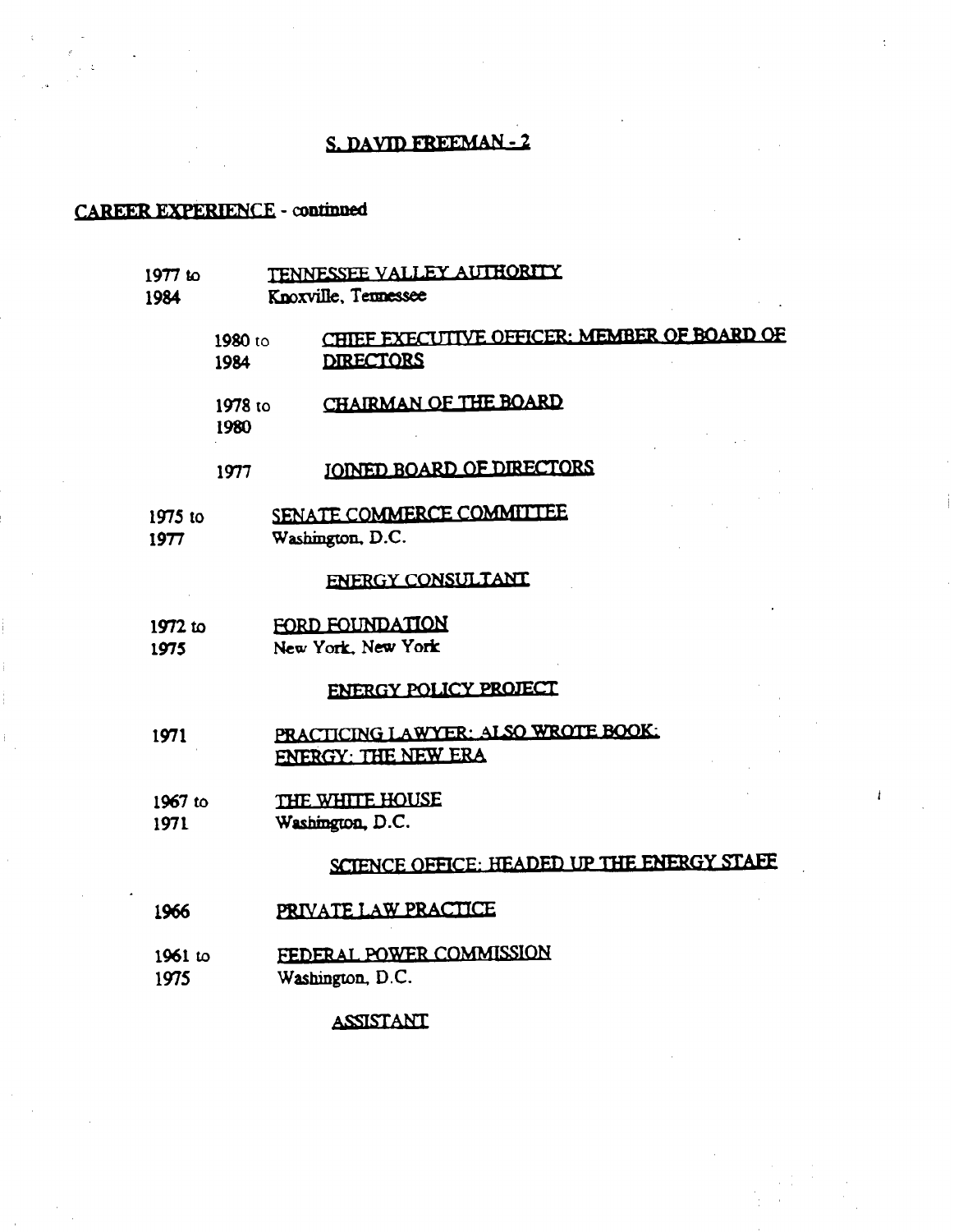### **S. DAVID FREEMAN - 3**

 $\ddot{\phantom{1}}$ 

# **CAREER EXPERIENCE - continned**

.

- 1948 to TENNESSEE VALLEY AUTHORITY 1961 Knoxville, Tennessee
	- 1956 to LAWYER 1961

1948 to **ENGINEER** 1956